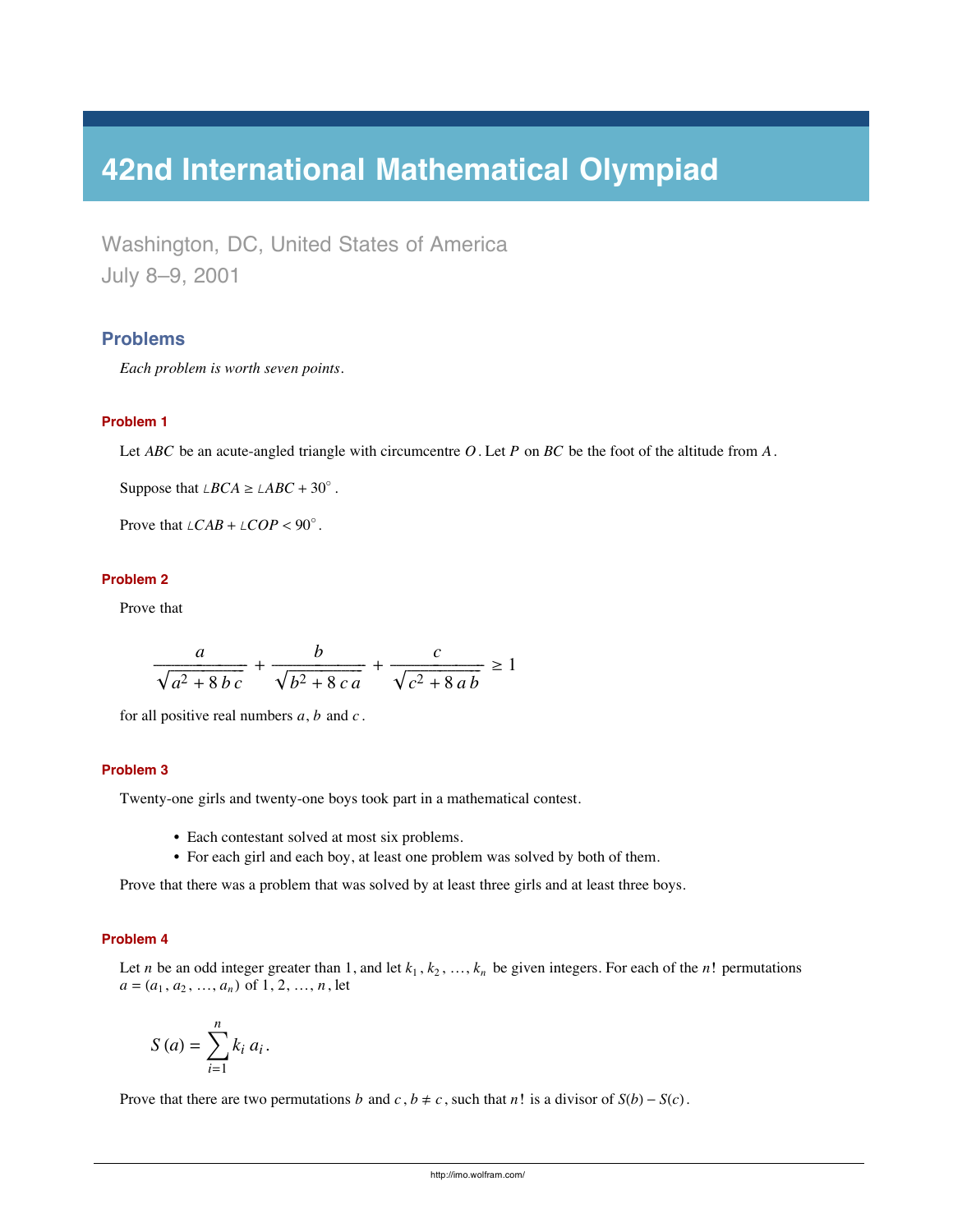# **Problem 5**

In a triangle *ABC*, let *AP* bisect *LBAC*, with *P* on *BC*, and let *BQ* bisect *LABC*, with *Q* on *CA*.

It is known that  $\angle BAC = 60^\circ$  and that  $AB + BP = AQ + QB$ .

What are the possible angles of triangle *ABC*?

# **Problem 6**

Let *a*, *b*, *c*, *d* be integers with  $a > b > c > d > 0$ . Suppose that

 $a c + b d = (b + d + a - c) (b + d - a + c).$ 

Prove that  $a b + c d$  is not prime.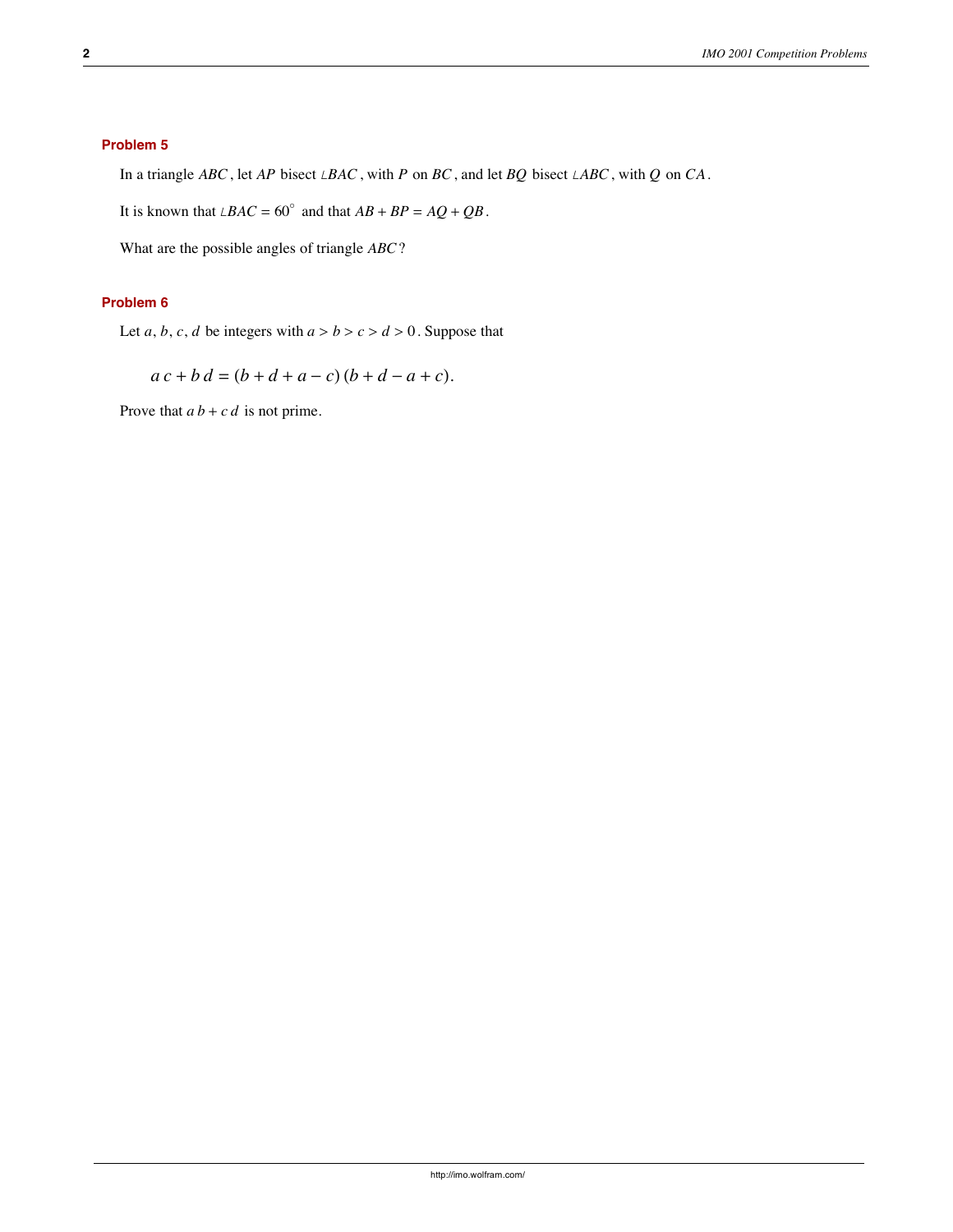# **Problems with Solutions**

#### **Problem 1**

Let *ABC* be an acute-angled triangle with circumcentre *O*. Let *P* on *BC* be the foot of the altitude from *A*.

Suppose that  $\angle BCA \geq \angle ABC + 30^{\circ}$ .

Prove that  $\angle CAB + \angle COP < 90^\circ$ .

# **Solution**

 $\blacksquare$  Solution 1

Let  $\alpha = \angle CAB$ ,  $\beta = \angle ABC$ ,  $\gamma = \angle BCA$ , and  $\delta = \angle COP$ . Let *K* and *Q* be the reflections of *A* and *P*, respectively, across the perpendicular bisector of *BC*. Let *R* denote the circumradius of  $\triangle ABC$ . Then  $OA = OB = OC = OK = R$ . Furthermore, we have  $QP = KA$  because  $KQPA$  is a rectangle. Now note that  $\angle AOK = \angle AOB - \angle KOB = \angle AOB - \angle AOC = 2\gamma - 2\beta \ge 60^{\circ}$ .



It follows from this and from  $OA = OK = R$  that  $KA \geq R$  and  $QP \geq R$ . Therefore, using the Triangle Inequality, we have  $OP + R = OQ + OC > QC = QP + PC \geq R + PC$ . It follows that  $OP > PC$ , and hence in  $\triangle COP, \angle PCO > \delta$ . Now since  $\alpha = \frac{1}{2} LBOC = \frac{1}{2} (180^\circ - 2LPCO) = 90^\circ - LPCO$ , it indeed follows that  $\alpha + \delta < 90^\circ$ .

#### Solution 2

As in the previous solution, it is enough to show that  $OP > PC$ . To this end, recall that by the (Extended) Law of Sines,  $AB = 2R\sin\gamma$  and  $AC = 2R\sin\beta$ . Therefore, we have

$$
BP - PC = ABCos\beta - AC\cos\gamma = 2R(\sin\gamma\cos\beta - \sin\beta\cos\gamma) = 2R\sin(\gamma - \beta).
$$

It follows from this and from

$$
30^{\circ} \leq \gamma - \beta < \gamma < 90^{\circ}
$$

that  $BP - PC \ge R$ . Therefore, we obtain that  $R + OP = BO + OP > BP \ge R + PC$ , from which  $OP > OC$ , as desired.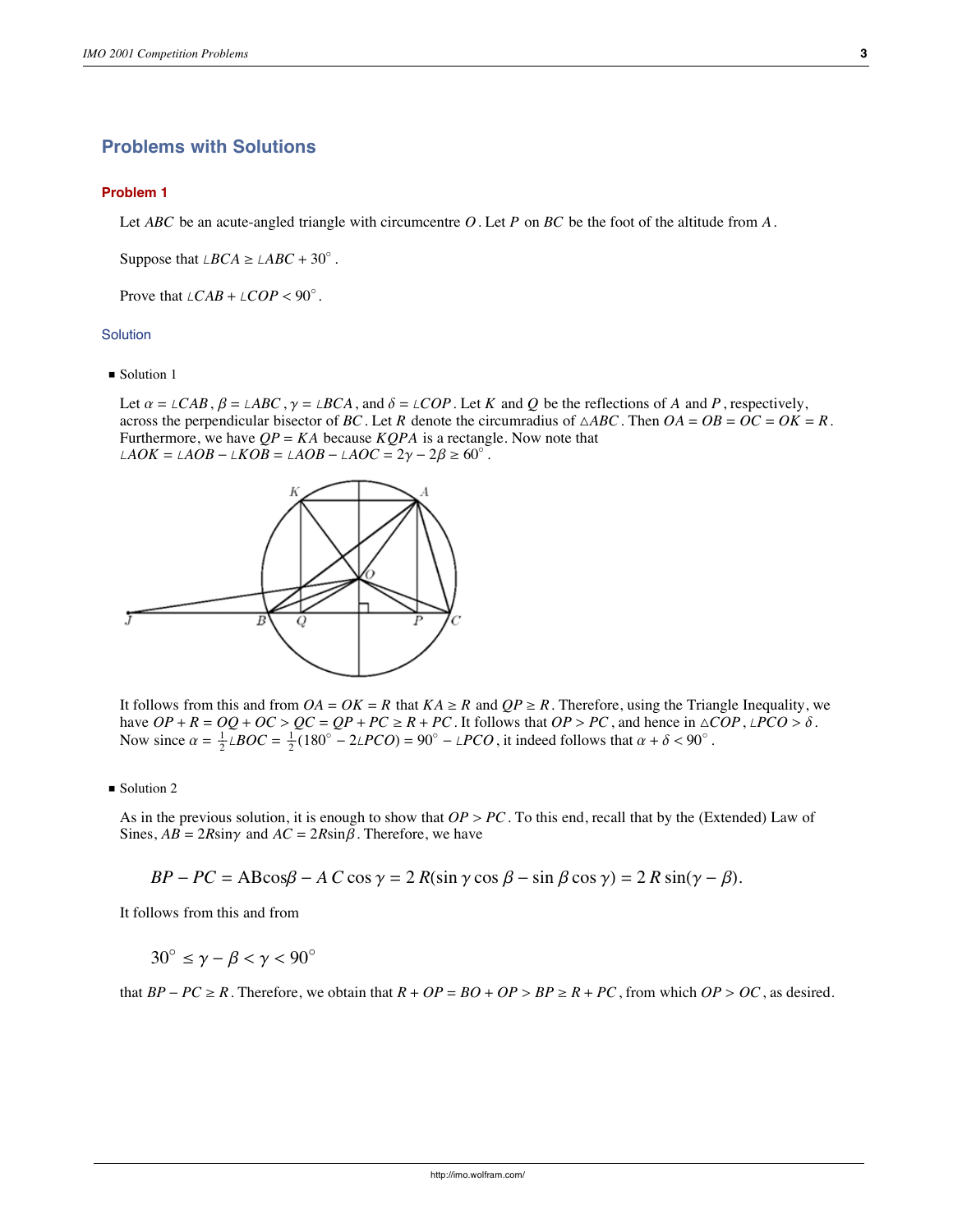Solution 3

We first show that  $R^2 > CP \cdot CB$ . To this end, since  $CB = 2R\sin\alpha$  and  $CP = AC\cos\gamma = 2R\sin\beta\cos\gamma$ , it suffices to show that  $\frac{1}{4} > \sin\alpha \sin\beta \cos\gamma$ . We note that  $1 > \sin\alpha = \sin(\gamma + \beta) = \sin\gamma \cos\beta + \sin\beta \cos\gamma$  and  $\frac{1}{\frac{1}{4}} \le \sin(\gamma - \beta) = \sin\gamma \cos\beta - \sin\beta \cos\gamma$  since  $30^\circ \le \gamma - \beta < 90^\circ$ . It follows that  $\frac{1}{\frac{1}{4}} > \sin\beta \cos\gamma$  and that  $\frac{1}{\frac{1}{4}}$ 

Now we choose a point *J* on *BC* so that  $CJ \cdot CP = R^2$ . It follows from this and from  $R^2 > CP \cdot CB$  that  $CJ > CB$ , so that  $\angle OBC > \angle OJC$ . Since  $OC/CJ = PC/CO$  and  $\angle JCO = \angle OCP$ , we have  $\triangle JCO \cong \triangle OCP$  and  $\angle OJC = \angle POC = \delta$ . It follows that  $\delta < \angle OBC = 90^\circ - \alpha$  or  $\alpha + \delta < 90^\circ$ .

Solution 4

On the one hand, as in the third solution, we have  $R^2 > CP \cdot CB$ . On the other hand, the power of *P* with respect to the circumcircle of  $\triangle ABC$  is  $BP \cdot PC = R^2 - OP^2$ . From these two equations we find that

$$
OP2 = R2 - BP \cdot PC > PC \cdot CB - BP \cdot PC = PC2,
$$

from which  $OP > PC$ . Therefore, as in the first solution, we conclude that  $\alpha + \delta < 90^\circ$ .

# **Problem 2**

Prove that

$$
\frac{a}{\sqrt{a^2+8bc}}+\frac{b}{\sqrt{b^2+8ca}}+\frac{c}{\sqrt{c^2+8ab}}\geq 1
$$

for all positive real numbers *a*, *b* and *c* .

# **Solution**

First we shall prove that

$$
\frac{a}{\sqrt{a^2 + 8bc}} \ge \frac{a^{\frac{4}{3}}}{a^{\frac{4}{3}} + b^{\frac{4}{3}} + c^{\frac{4}{3}}},
$$

or equivalently, that

$$
\left(a^{\frac{4}{3}}+b^{\frac{4}{3}}+c^{\frac{4}{3}}\right)^2 \geq a^{\frac{2}{3}}(a^2+8\,b\,c).
$$

The AM-GM inequality yields

$$
\left(a^{\frac{4}{3}} + b^{\frac{4}{3}} + c^{\frac{4}{3}}\right)^2 - \left(a^{\frac{4}{3}}\right)^2 = \left(b^{\frac{4}{3}} + c^{\frac{4}{3}}\right)\left(a^{\frac{4}{3}} + a^{\frac{4}{3}} + b^{\frac{4}{3}} + c^{\frac{4}{3}}\right)
$$
  

$$
\geq 2 b^{\frac{2}{3}} c^{\frac{2}{3}} \cdot 4 a^{\frac{2}{3}} b^{\frac{1}{3}} c^{\frac{1}{3}}
$$
  

$$
= 8 a^{\frac{2}{3}} b c.
$$

Thus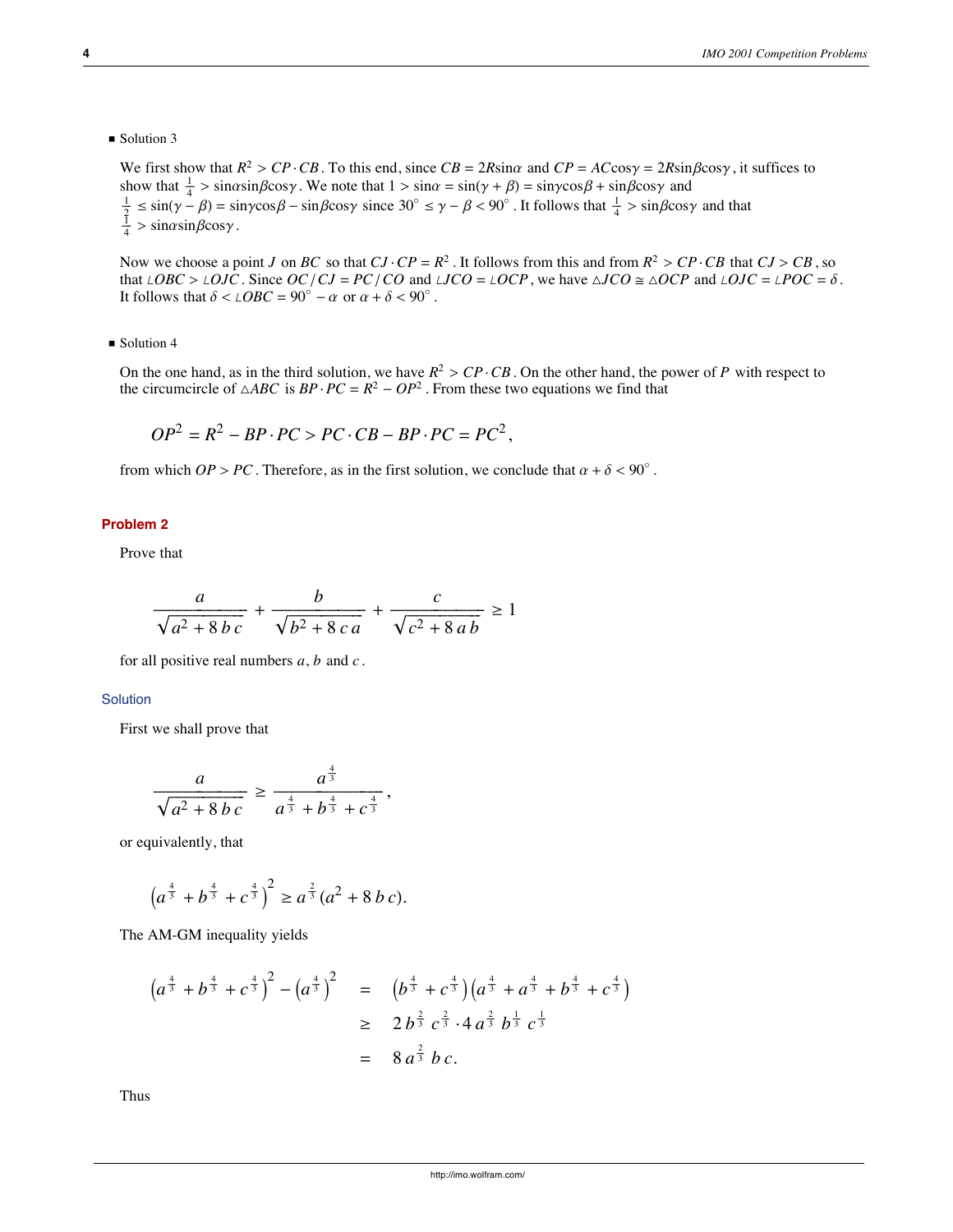$$
\left(a^{\frac{4}{3}} + b^{\frac{4}{3}} + c^{\frac{4}{3}}\right)^2 \ge \left(a^{\frac{4}{3}}\right)^2 + 8 a^{\frac{2}{3}} bc
$$
  
=  $a^{\frac{2}{3}}(a^2 + 8 bc),$ 

so

$$
\frac{a}{\sqrt{a^2 + 8bc}} \ge \frac{a^{\frac{4}{3}}}{a^{\frac{4}{3}} + b^{\frac{4}{3}} + c^{\frac{4}{3}}}.
$$

Similarly, we have

$$
\frac{b}{\sqrt{b^2 + 8ca}} \ge \frac{b^{\frac{4}{3}}}{a^{\frac{4}{3}} + b^{\frac{4}{3}} + c^{\frac{4}{3}}}
$$
 and 
$$
\frac{c}{\sqrt{c^2 + 8ab}} \ge \frac{c^{\frac{4}{3}}}{a^{\frac{4}{3}} + b^{\frac{4}{3}} + c^{\frac{4}{3}}}
$$
.

Adding these three inequalities yields

$$
\frac{a}{\sqrt{a^2 + 8bc}} + \frac{b}{\sqrt{b^2 + 8ca}} + \frac{c}{\sqrt{c^2 + 8ab}} \ge 1.
$$

*Comment*. It can be shown that for any  $a, b, c > 0$  and  $\lambda \ge 8$ , the following inequality holds:

$$
\frac{a}{\sqrt{a^2 + \lambda bc}} + \frac{b}{\sqrt{b^2 + \lambda ca}} + \frac{c}{\sqrt{c^2 + \lambda ab}} \ge \frac{3}{\sqrt{1 + \lambda}}.
$$

#### **Problem 3**

Twenty-one girls and twenty-one boys took part in a mathematical contest.

- Each contestant solved at most six problems.
- For each girl and each boy, at least one problem was solved by both of them.

Prove that there was a problem that was solved by at least three girls and at least three boys.

# Solution

■ Solution 1

We introduce the following symbols: *G* is the set of girls at the competition and *B* is the set of boys, *P* is the set of problems,  $P(g)$  is the set of problems solved by  $g \in G$ , and  $P(b)$  is the set of problems solved by  $b \in B$ . Finally,  $G(p)$ is the set of girls that solve  $p \in P$  and  $B(p)$  is the set of boys that solve p. In terms of this notation, we have that for all  $g \in G$  and  $b \in B$ ,

$$
(a) |P(g)| \leq 6, |P(b)| \leq 6, (b) P(g) \cap P(b) \neq \emptyset.
$$

We wish to prove that some  $p \in P$  satisfies  $|G(p)| \ge 3$  and  $|B(p)| \ge 3$ . To do this, we shall assume the contrary and reach a contradiction by counting (two ways) all ordered triples  $(p, q, r)$  such that  $p \in P(g) \cap P(b)$ . With  $T = \{(p, g, b): p \in P(g) \cap P(b)\},$  condition (b) yields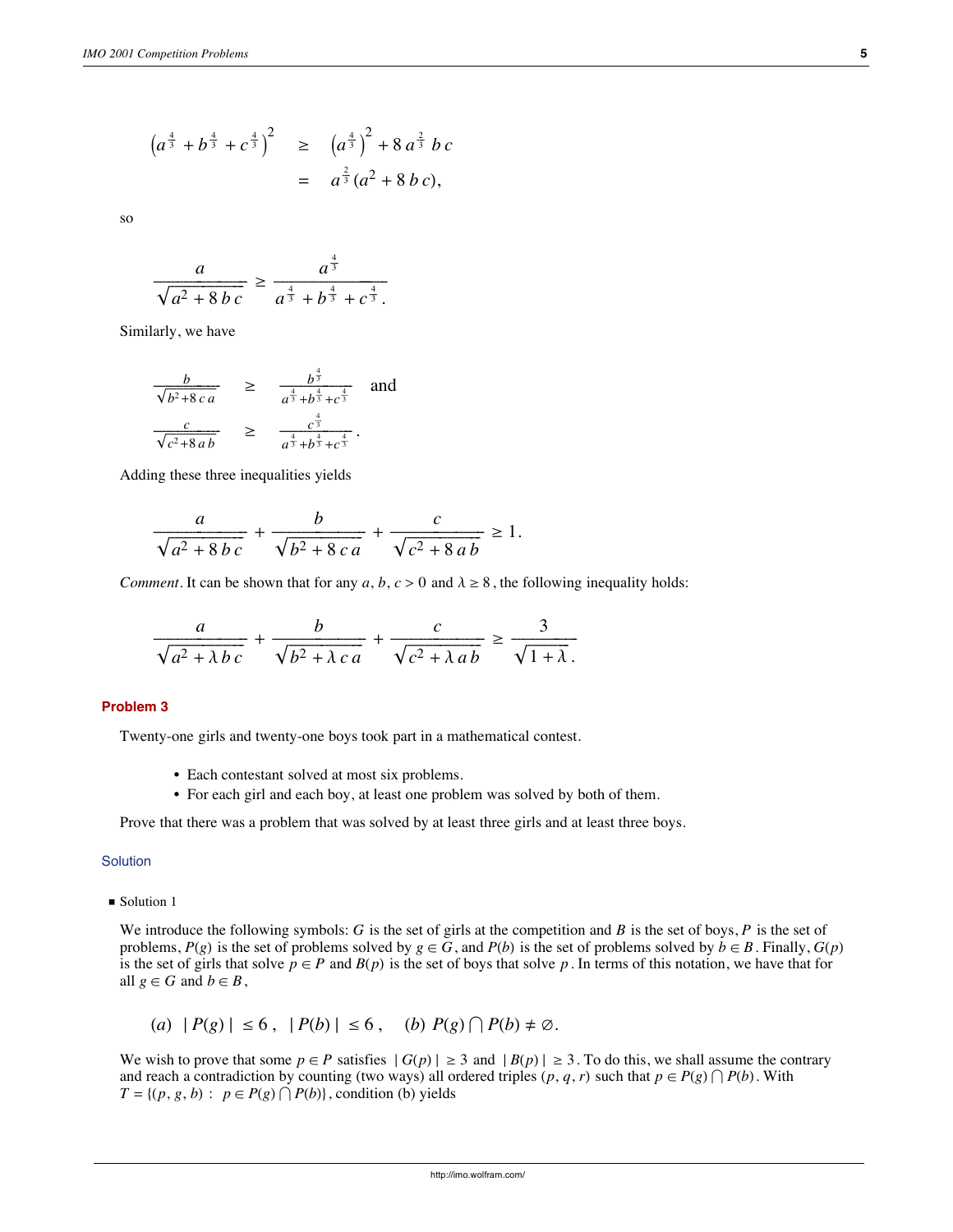$$
|T| = \sum_{g \in G} \sum_{b \in B} |P(g) \cap P(b)| \ge |G| \cdot |B| = 21^2. \tag{1}
$$

Assume that no  $p \in P$  satisfies  $|G(p)| \ge 3$  and  $|B(p)| \ge 3$ . We begin by noting that

$$
\sum_{p \in P} |G(p)| = \sum_{g \in G} |P(g)| \le 6|G| \quad \text{and} \quad \sum_{p \in P} |B(p)| \le 6|B|.
$$
 (2)

(*Note*. The equality in (2) is obtained by a standard double-counting technique: Let  $\chi(g, p) = 1$  if g solves p and  $\chi(g, p) = 0$  otherwise, and interchange the orders of summation in  $\sum_{p \in P} \sum_{g \in G}^{\infty} \chi(g, p)$ . Let

$$
P_{+} = \{ p \in P : |G(p)| \ge 3 \},
$$
  

$$
P_{-} = \{ p \in P : |G(p)| \le 2 \}.
$$

**Claim.**  $\sum_{p \in P_+} |G(p)| \ge |G|$ ; thus  $\sum_{p \in P_+} |G(p)| \le 5 |G|$ . Also  $\sum_{p \in P_+} |B(p)| \ge |B|$ ; thus  $\sum_{p \in P} |B(p)| \leq 5 |B|.$ 

*Proof.* Let  $g \in G$  be arbitrary. By the Pigeonhole Principle, conditions (a) and (b) imply that *g* solves some problem *p* that is solved by at least  $\lceil 21/6 \rceil = 4$  boys. By assumption,  $|B(p)| \ge 4$  implies that  $p \in P_{-}$ , so every girl solves at least one problem in *P* . Thus

$$
\sum_{p \in P_-} |G(p)| \ge |G| \tag{3}
$$

In view of  $(2)$  and  $(3)$  we have

$$
\sum_{p\in P_+}\mid G\left(p\right)\mid=\sum_{p\in P}\mid G\left(p\right)\mid-\sum_{p\in P_-}\mid G\left(p\right)\mid\leq 5\mid G\mid.
$$

Also, each boy solves a problem that is solved by at least four girls, so each boy solves a problem  $p \in P_+$ . Thus  $\sum_{p \in P_+} |B(p)| \geq |B|$ , and the calculation proceeds as before using (2).  $\Box$ 

Using the claim just established, we find

$$
|T| = \sum_{p \in P} |G(p)| \cdot |B(p)|
$$
  
=  $\sum_{p \in P_+} |G(p)| \cdot |B(p)| + \sum_{p \in P_-} |G(p)| \cdot |B(p)|$   
 $\leq 2 \sum_{p \in P_+} |G(p)| + 2 \sum_{p \in P_-} |B(p)|$   
 $\leq 10 |G| + 10 |B| = 20.21.$ 

This contradicts (1), so the proof is complete.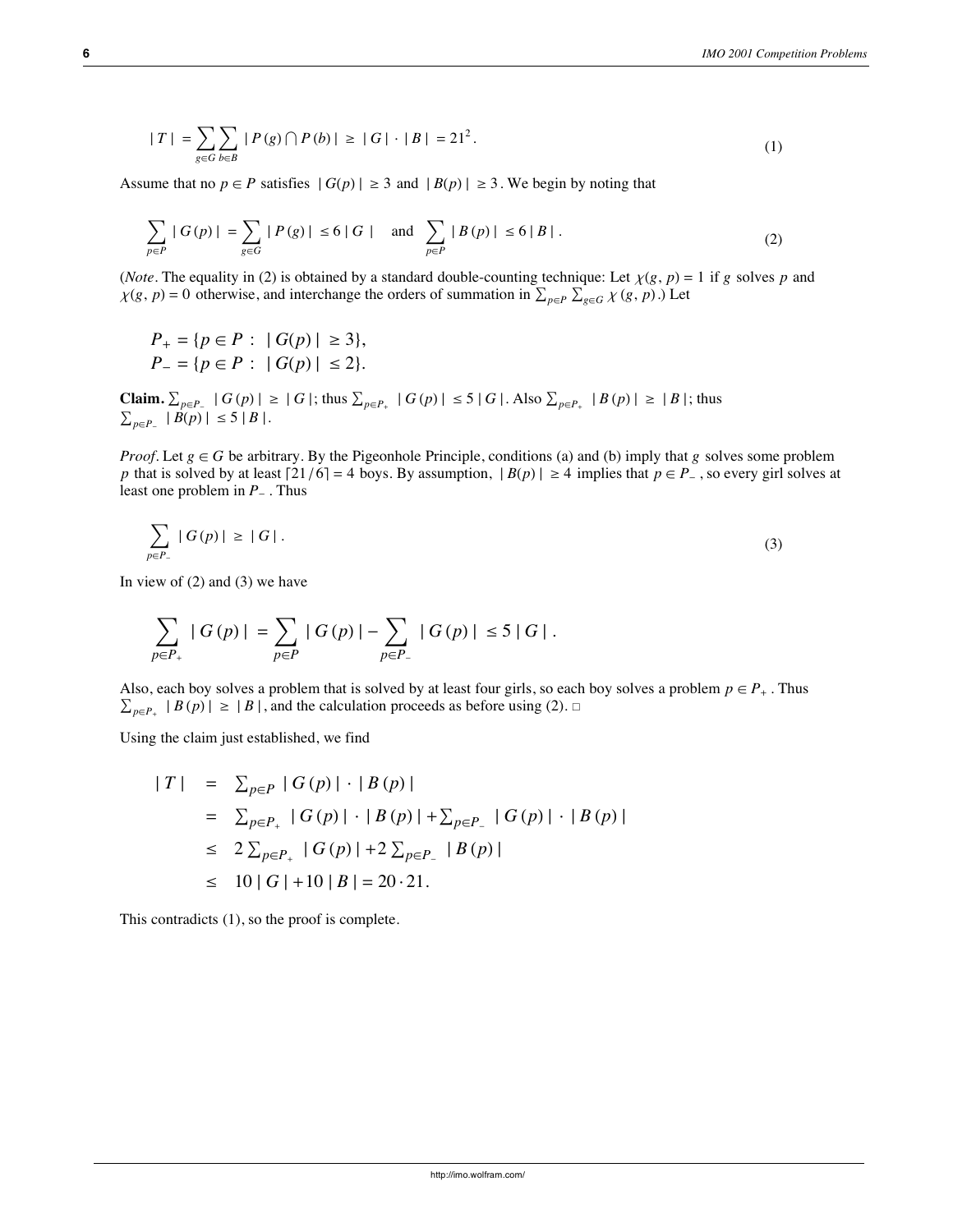#### ■ Solution 2

Let us use some of the notation given in the first solution. Suppose that for every  $p \in P$  either  $|G(p)| \le 2$  or  $|B(p)| \le 2$ . For each  $p \in P$ , color *p* red if  $|G(p)| \le 2$  and otherwise color it black. In this way, if *p* is red then  $|G(p)| \le 2$  and if *p* is black then  $|B(p)| \le 2$ . Consider a chessboard with 21 rows, each representing one of the girls, and 21 columns, each representing one of the boys. For each  $g \in G$  and  $b \in B$ , color the square corresponding to  $(g, b)$  as follows: pick  $p \in P(g) \cap P(b)$  and assign  $p$ 's color to that square. (By condition (b), there is always an available choice.) By the Pigeonhole Principle, one of the two colors is assigned to at least  $\lceil 441/2 \rceil = 221$  squares, and thus some row has at least  $\left[221/21\right] = 11$  black squares or some column has at least 11 red squares.

Suppose the row corresponding to  $g \in G$  has at least 11 black squares. Then for each of 11 squares, the black problem that was chosen in assigning the color was solved by at most 2 boys. Thus we account for at least  $\lceil 11/2 \rceil = 6$ distinct problems solved by *g*. In view of condition (a), *g* solves only these problems. But then at most 12 boys solve a problem also solved by  $g$ , in violation of condition (b).

In exactly the same way, a contradiction is reached if we suppose that some column has at least 11 red squares. Hence some  $p \in P$  satisfies  $|G(p)| \ge 3$  and  $|B(p)| \ge 3$ .

#### **Problem 4**

Let *n* be an odd integer greater than 1, and let  $k_1, k_2, ..., k_n$  be given integers. For each of the *n*! permutations  $a = (a_1, a_2, ..., a_n)$  of 1, 2, ..., *n*, let

$$
S\left(a\right) = \sum_{i=1}^{n} k_i \, a_i.
$$

Prove that there are two permutations *b* and *c*,  $b \neq c$ , such that *n*! is a divisor of  $S(b) - S(c)$ .

#### **Solution**

Let  $\sum S(a)$  be the sum of  $S(a)$  over all *n*! permutations  $a = (a_1, a_2, ..., a_n)$ . We compute  $\sum S(a)$  mod *n*! two ways, one of which depends on the desired conclusion being false, and reach a contradiction when *n* is odd.

*First way*. In  $\sum S(a)$ ,  $k_1$  is multiplied by each  $i \in \{1, ..., n\}$  a total of  $(n-1)!$  times, once for each permutation of  $\{1, ..., n\}$  in which  $a_1 = i$ . Thus the coefficient of  $k_1$  in  $\sum S(a)$  is

$$
(n-1)!\ (1+2+\cdots+n)=(n+1)!/2.
$$

The same is true for all *ki* , so

$$
\sum S(a) = \frac{(n+1)!}{2} \sum_{i=1}^{n} k_i.
$$
 (1)

*Second way*. If *n*! is not a divisor of  $S(b) - S(c)$  for any  $b \neq c$ , then each  $S(a)$  must have a different remainder mod *n*!. Since there are *n*! permutations, these remainders must be precisely the numbers  $0, 1, 2, ..., n! - 1$ . Thus

$$
\sum S(a) \equiv \frac{(n! - 1) n!}{2} \mod n!.
$$
 (2)

Combining (1) and (2), we get

$$
\frac{(n+1)!}{2} \sum_{i=1}^{n} k_i \equiv \frac{(n!-1) n!}{2} \mod n!.
$$
 (3)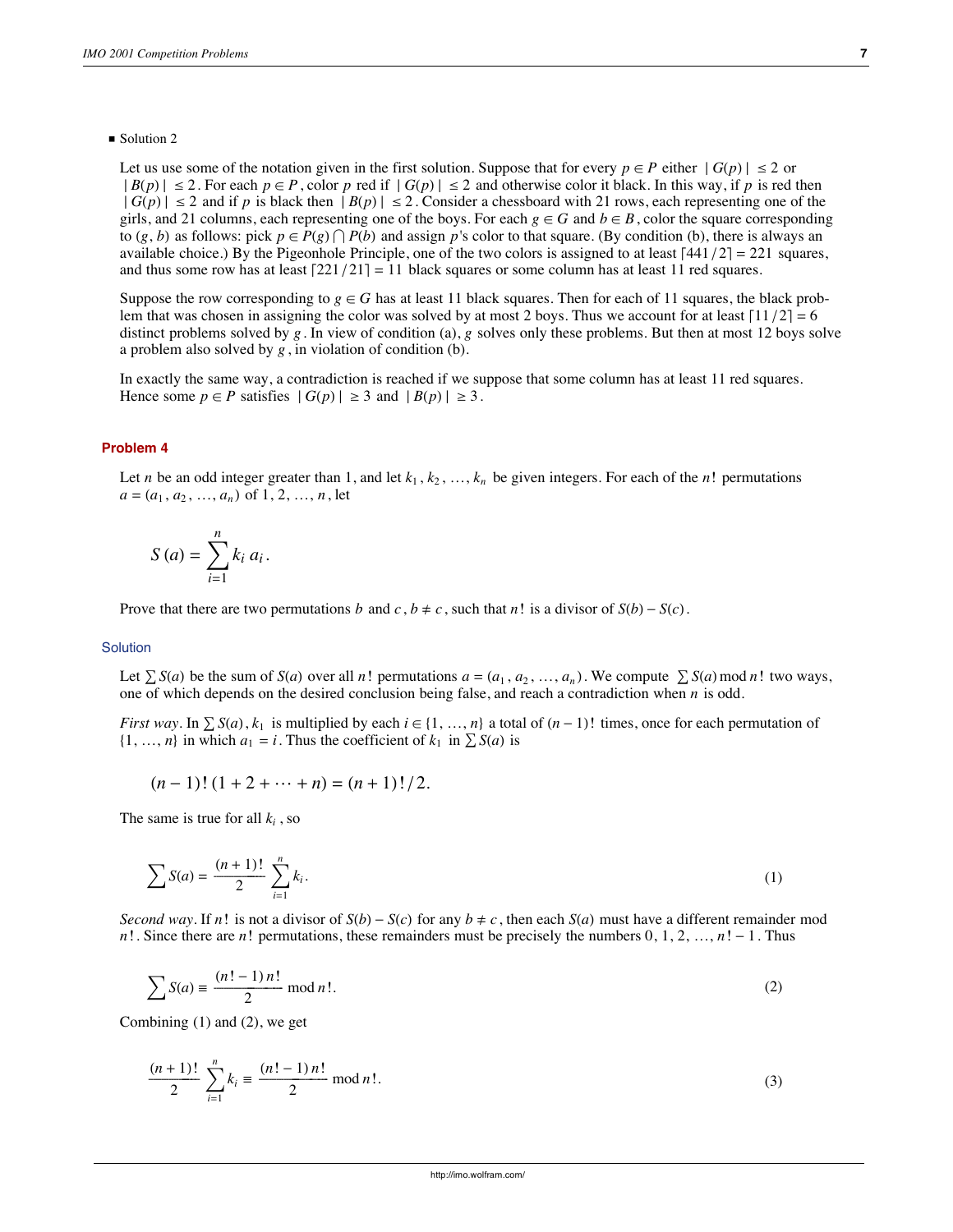Now, for *n* odd, the left side of (3) is congruent to 0 modulo *n*!, while for  $n > 1$  the right side is not congruent to 0  $(n! - 1$  is odd). For  $n > 1$  and odd, we have a contradiction.

#### **Problem 5**

In a triangle *ABC*, let *AP* bisect  $\angle BAC$ , with *P* on *BC*, and let *BQ* bisect  $\angle ABC$ , with *Q* on *CA*.

It is known that  $\angle BAC = 60^\circ$  and that  $AB + BP = AQ + QB$ .

What are the possible angles of triangle *ABC*?

#### **Solution**

Denote the angles of *ABC* by  $\alpha = 60^{\circ}$ ,  $\beta$ , and  $\gamma$ . Extend *AB* to *P'* so that  $BP' = BP$ , and construct *P''* on *AQ* so that  $AP'' = AP'$ . Then  $BP'P$  is an isosceles triangle with base angle  $\beta/2$ . Since

 $AQ + QP'' = AB + BP' = AB + BP = AQ + QB$ , it follows that  $QP'' = QB$ . Since  $AP'P''$  is equilateral and AP bisects the angle at *A*, we have  $PP' = PP''$ .



**Claim.** Points  $B, P, P''$  are collinear, so  $P''$  coincides with  $C$ .

*Proof.* Suppose to the contrary that *BPP*" is a nondegenerate triangle. We have that  $\angle P BQ = \angle P P' B = \angle P P'' Q = \beta/2$ . Thus the diagram appears as below, or else with *P* is on the other side of *BP''*. In either case, the assumption that *BPP*<sup>"</sup> is nondegenerate leads to  $BP = PP'' = PP'$ , thus to the conclusion that *BPP*<sup>'</sup> is equilateral, and finally to the absurdity  $\beta/2 = 60^\circ$  so  $\alpha + \beta = 60^\circ + 120^\circ = 180^\circ$ .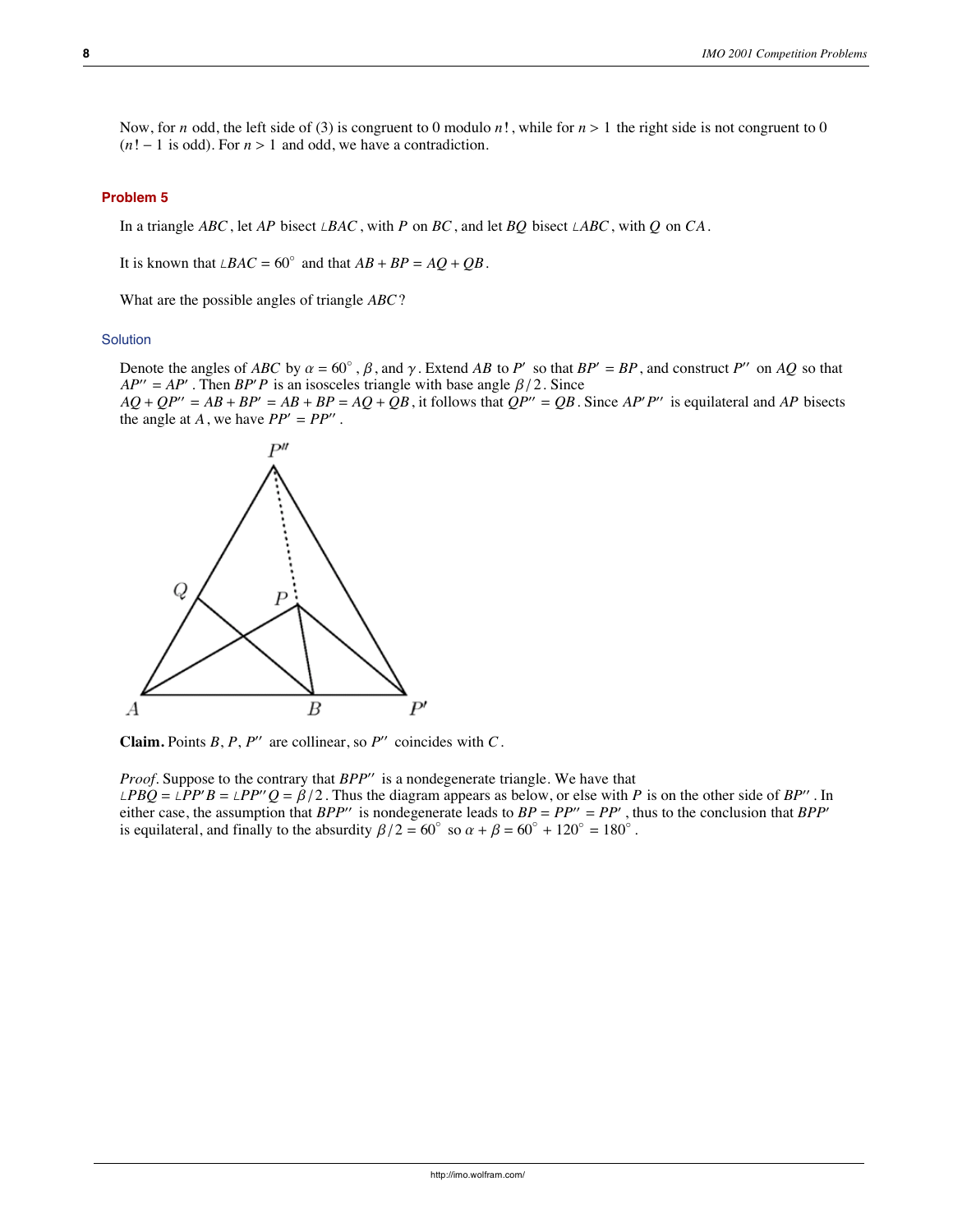

Thus points *B*, *P*, *P*<sup> $\prime\prime$ </sup> are collinear, and *P*<sup> $\prime\prime$ </sup> = *C* as claimed.

Since triangle *BCQ* is isosceles, we have  $120^{\circ} - \beta = \gamma = \beta/2$ , so  $\beta = 80^{\circ}$  and  $\gamma = 40^{\circ}$ . Thus *ABC* is a 60-80-40 degree triangle.

# **Problem 6**

Let *a*, *b*, *c*, *d* be integers with  $a > b > c > d > 0$ . Suppose that

 $a c + b d = (b + d + a - c) (b + d - a + c).$ 

Prove that  $a b + c d$  is not prime.

# Solution

Solution 1

Suppose to the contrary that  $ab + c d$  is prime. Note that

$$
a b + c d = (a + d) c + (b - c) a = m \cdot \gcd(a + d, b - c)
$$

for some positive integer *m*. By assumption, either  $m = 1$  or  $gcd(a + d, b - c) = 1$ . We consider these alternatives in turn.

*Case (i):*  $m = 1$ . Then

$$
gcd(a+d, b-c) = a b + c d > a b + c d - (a - b + c + d)
$$
  
=  $(a + d) (c - 1) + (b - c) (a + 1)$   
 $\ge$   $gcd(a + d, b - c),$ 

which is false.

*Case (ii):*  $gcd(a + d, b - c) = 1$ . Substituting  $ac + bd = (a + d)b - (b - c)a$  for the left-hand side of  $a c + b d = (b + d + a - c) (b + d - a + c)$ , we obtain

 $(a+d)(a-c-d) = (b-c)(b+c+d).$